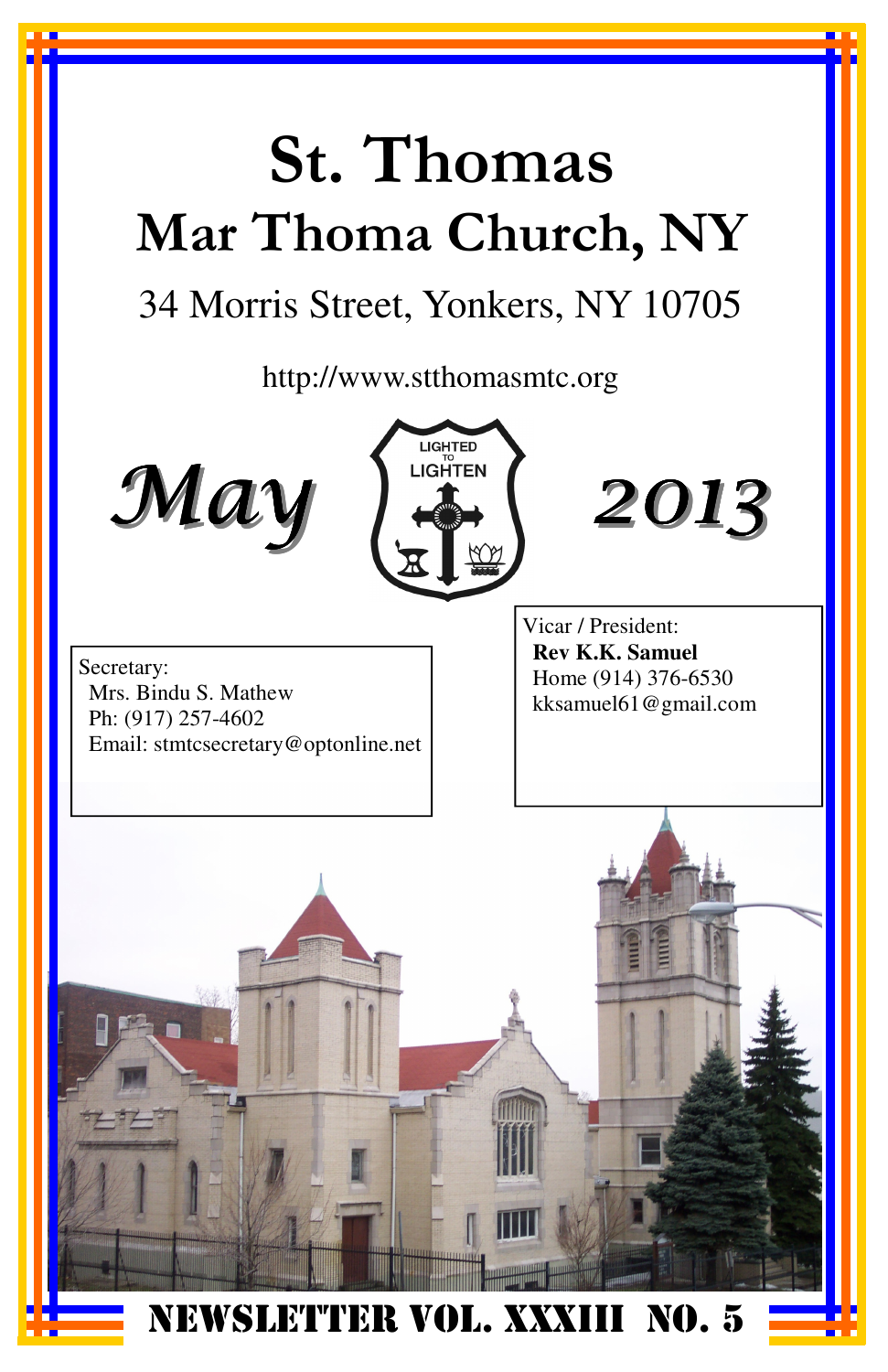## **WORSHIP SERVICE SCHEDULE**

| Date        | Time                    | Worship                                                                              |
|-------------|-------------------------|--------------------------------------------------------------------------------------|
| Sun, May 5  | $9:30$ am<br>10:00 am   | Praise & Worship (Malayalam) Bible Class<br>Holy Communion Service, Malayalam        |
| Sun, May 12 | $9:30$ am<br>$10:30$ am | Praise & Worship (Malayalam), Intercessory Prayer<br>Holy Communion Service, English |
| Sun, May 19 | $9:30$ am<br>$10:30$ am | Praise & Worship (Malayalam), Bible Class<br>Holy Communion Service, English         |
| Sun, May 26 | $9:30$ am<br>10:30 am   | Praise & Worship (Malayalam), Bible Class<br>Holy Communion Service, Malayalam       |

## **MAR THOMA SYRIAN CHURCH OF MALABAR LECTIONARY**

| <b>Date</b> | 1st Lesson     | 2nd Lesson   | <b>Epistle</b> | Gospel            |
|-------------|----------------|--------------|----------------|-------------------|
| Sun, May 5  | Deut 24: 14-21 | Acts 4:32-37 | 2 Cor 8:1-9    | Mathew 25:31-40   |
| Sun, May 12 | Isa 40:25-31   | Acts 1: 1-8  | Acts 1: 12-14  | St. John 14:25-31 |
| Sun, May 19 | Gen 2: 1-15    | Acts 2: 1-11 | Gal 5:16-24    | St. John 16:5-15  |
| Sun, May 26 | Gen 18: 1-15   | Eph 1: 1-14  | 2 Cor 13:11-14 | St. John 1:12-18  |

### **IMPORTANT DAYS IN SABHA/DIOCESAN CALENDAR**

| <b>Date</b> | <b>Importance of the Day</b>                              |
|-------------|-----------------------------------------------------------|
| Wed, May 1  | May Day                                                   |
| Sun, May 5  | These my least ones—Metropolitans Fund                    |
| Wed, May 8  | St. John-The Apostle's Day                                |
| Thur, May 9 | Feast of Ascension of our Lord (40th Day after Easter)    |
| Sun, May 12 | The Church that has to watch upon to receive power        |
| Sun, May 19 | The Feast of Pentecost: Holy Spirit: One among Trinity    |
| Sun, May 26 | Trinity Sunday: Holy Trinity (1st Sunday after Pentecost) |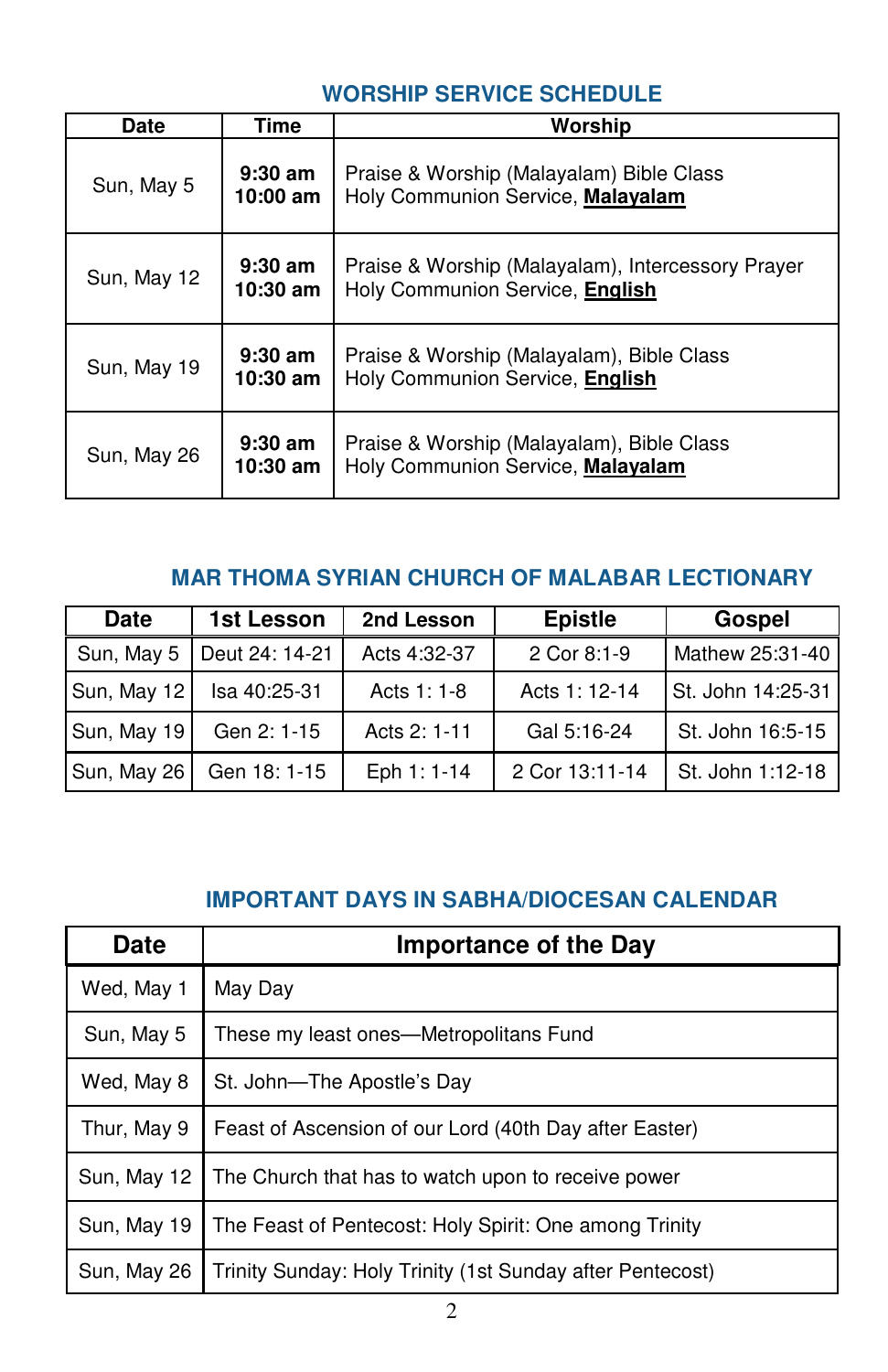| K           | A            | S         | P | Ε                         | Y            | M         | B           | I            | B           | L            | Ε         | P            | E         | A           |
|-------------|--------------|-----------|---|---------------------------|--------------|-----------|-------------|--------------|-------------|--------------|-----------|--------------|-----------|-------------|
| М           | E            | Е         | Q | $\boldsymbol{\mathrm{F}}$ | W            | I         | ${\bf S}$   | $\mathbf T$  | $\mathbf U$ | D            | Y         | Q            | F         | D           |
| G           | Е            | L         | U | G                         | $\mathbf O$  | $H_{\rm}$ | A           | Y            | G           | $\mathbf{A}$ | M         | E            | ${\bf S}$ | $\mathbf O$ |
| 0           | M            | Y         | A | A                         | D            | O         | ${\bf N}$   | A            | I           | $H_{\rm}$    | C         | O            | M         | N           |
| $\mathbf T$ | N            | O         | E | H                         | W            | L         | X           | $\mathsf{C}$ | O           | I            | M         | R            | G         | $\Omega$    |
| A           | $\mathsf{C}$ | ${\bf N}$ | L | $\bf{I}$                  | Y            | E         | $H_{\rm}$   | O            | V           | A            | $H_{\rm}$ | S            | $H_{\rm}$ | $\mathbf P$ |
| B           | P            | A         | Y | M                         | K            | L         | Ζ           | D            | M           | J            | V         | A            | I         | R           |
| Е           | L            | ${\bf S}$ | H | A                         | D            | D         | A           | I            | N           | K            | Η         | B            | $\bf J$   | Y           |
| X           | Q            | M         | I | $H_{\rm}$                 | $\mathbf{O}$ | L         | E           | Η            | V           | Η            | Y         | $\mathsf{C}$ | K         | H           |
| M           | U            | Е         | L | O                         | A            | H         | M           | I            | ${\bf N}$   | $\mathbf{O}$ | D         | A            | L         | Q           |
| Y           | W            | M         | W | B                         | A            | I         | ${\bf S}$   | H            | A           | D            | D         | A            | I         | $H_{\rm}$   |
| Y           | H            | V         | H | Y                         | I            | R         | E           | H            | ${\bf P}$   | L            | N         | D            | M         | J           |
| W           | F            | D         | Z | O                         | E            | O         | W           | Ε            | L           | N            | O         | Y            | L         | Е           |
| L           | E            | N         | O | Y                         | L            | Ε         | $\mathbf U$ | G            | ${\bf S}$   | U            | M         | M            | Ε         | R           |
| H           | O            | S         | X | K                         | A            | W         | Y           | H            | Η           | A            | B         | Y            | X         | Z           |

Elohim - Yehovah - YHVH - YAH - El - Eloah - Elyon - Shaddai - Adon - El Shaddai - Elyon El - YHVH Elohim - Adonai - Adonim - YHVH Yireh

THEREFORE MY PEOPLE SHALL KNOW MY NAME. THEREFORE IN THAT DAY THEY SHALL KNOW THAT IT IS I WHO SPEAK; HERE AM I."  $-$ ISAIAH 52:6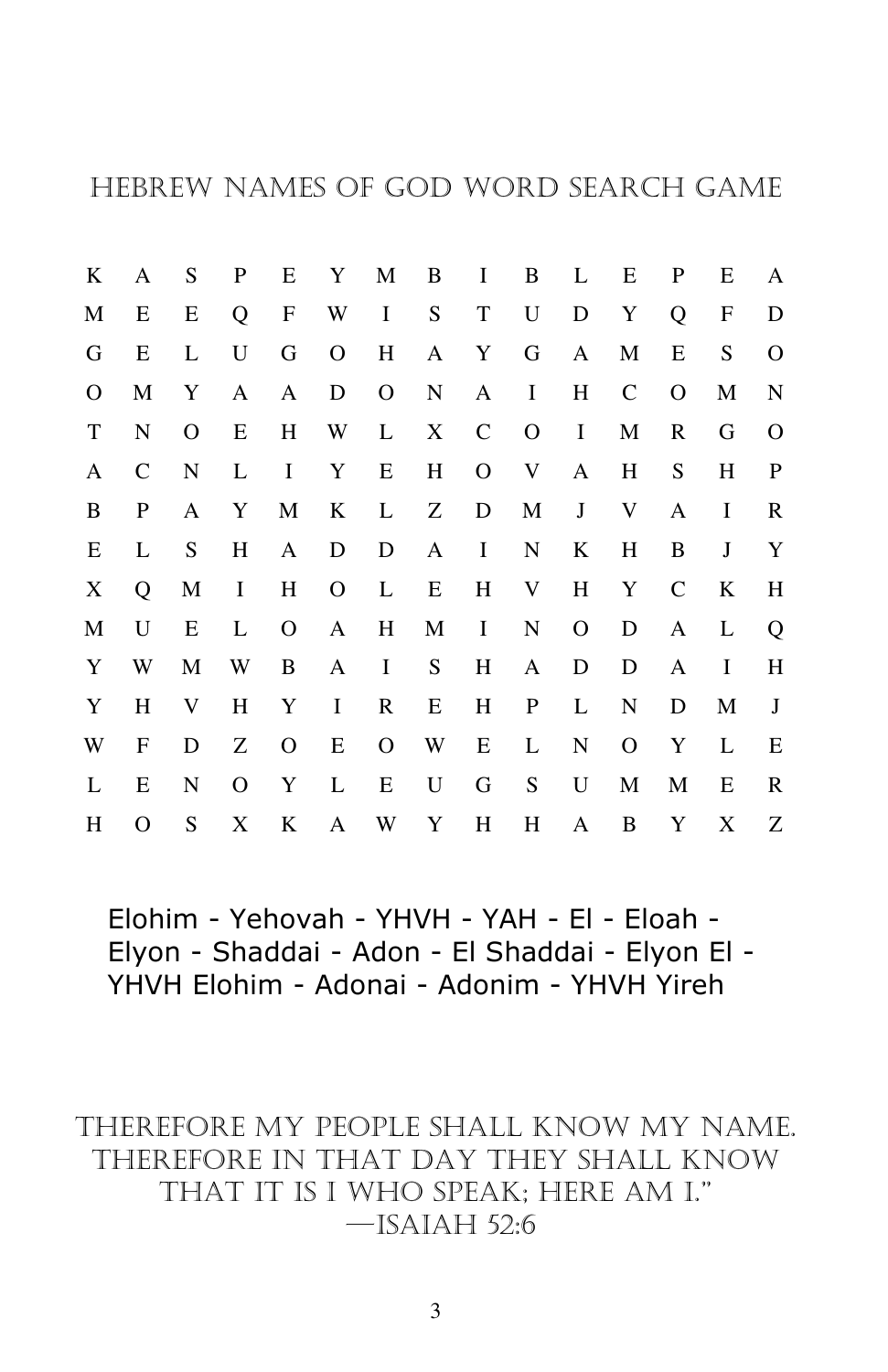# **Youth Chaplain's Corner**

#### *From the stage to the streets*

The conception about church and its functions should be a matter of discussion these days. Many of us perceive church as something that functions within the walls. We make huge buildings and all its glamour and want to present church as a static monument. But Luke. 24: 13-31 illustrates the importance of perceiving the church as a movement and understands its functions beyond the four walls. After the resurrection Jesus wanted to meet two of His disciples, who were travelling from Jerusalem to Emmaus, on the street. Often we want to see the church on the stage and want to evaluate it according to the performance on the stage. I remember the statement of Bishop Bernard Mores in this context. He said "if the people are not coming to the church; the church should go to the people". So this presents the church as something moving towards people and not people moving towards the church. Church should be movement from the stage to the streets

#### **Church: reaching out people in their spaces**

This passage encourages us to understand church as the body of Christ, which is reaching out people in their contexts. It may be on the streets, may be on the work places, may on their homes so on and so forth. We, the church, should understand the different situations in which its members and non members are going through and should reach out them in their spaces. We need to redefine the 'space' of the church today. Many a time the danger is we claim ourselves as the body of Christ but fail to understand the parts of our body. We live as one body but don't know the pain and suffering of the different parts. Here Jesus is confronting the desperate disciples and transforming them. Jesus was able to understand them in their spaces and moved into their space. This is the mission that He wants us to carry out in this generation. Are we able to move into the spaces of others to understand them and communicate the love of Christ.

#### **Church: Walking near with others**

We live in busy world and we walk with many people. This passage challenges us to ask the question 'how many of us are walking near with each other. When the Gospel writer wrote "Jesus walked near (along) with them" he intended to communicate something. Jesus walked near with them. This is a model to the church and to every one of us. These days we are becoming too impersonal to each other. We don't have time to relate with each other, to love each other and to share with each other. Church is becoming a place where we 'show up' but not share. Jesus removed their confusions and restored them to confessions by walking near with them. Jesus gave them the hope in their hopelessness by walking near with them. Church is a movement and not a monument. When it becomes a monument it loses its life and movements.

#### **Church: That abides with people**

Jesus represents the church here and abides with his confused disciples. Jesus understood that they needed His abiding to remove all their confusions. They were with a sad face and were arguing with each other. Jesus presence and words transformed them from confusions to confessions. Many of us live with confusions of our faith, confusions about relationships, confusions about our morality and confusions about the future. Only Jesus presence and His words can transform us. Church, the Body of Christ, should be an abiding presence with the people who are in confusions. Let us rededicate ourselves to redefine the role of the church, the body of Christ. We are the church and God wants us to be a movement from the stage to the streets, to be someone who walks near to each other and to be an abiding presence.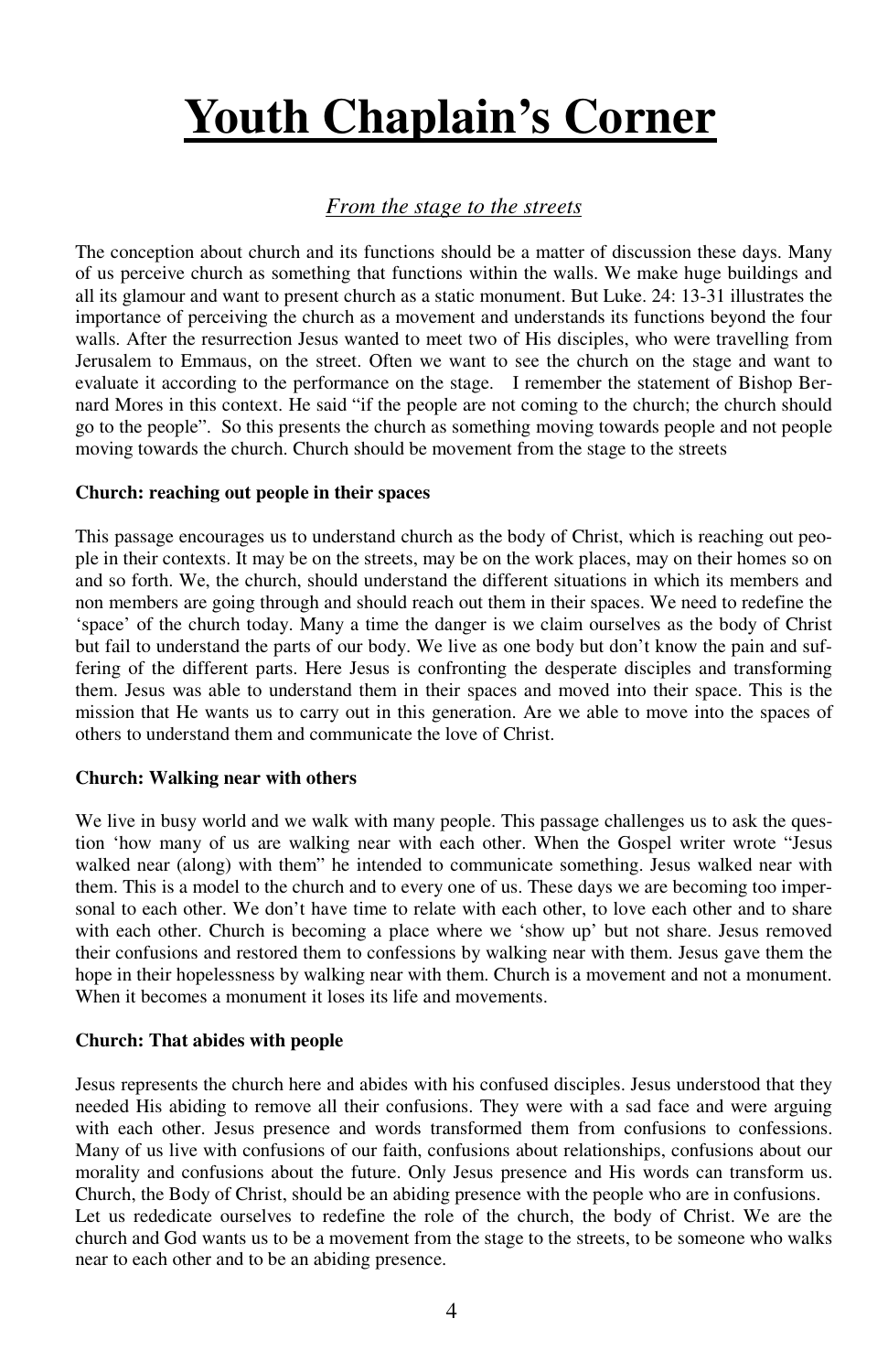

## Area Prayer Meetings

| <b>Area</b>                                            | Date & Time                                                               | Location                                     |
|--------------------------------------------------------|---------------------------------------------------------------------------|----------------------------------------------|
| <b>Yonkers South</b><br>(McLean Ave) /<br><b>Bronx</b> | <b>TBA</b>                                                                | <b>TBA</b>                                   |
| Queens/Long<br>Island                                  | <b>May 12</b><br>6:30pm                                                   | Mr. Daniel Geevarghese<br><b>Floral Park</b> |
| Manhattan/ NJ                                          | Sat, May 4<br>6:30pm                                                      | Mr. Samuel Easo<br>Bergenfield, NJ           |
| Upper<br>Westchester /<br><b>CT</b>                    | Sat, May 11<br>Mr. Johnkutty Geevarghese<br><b>White Plains</b><br>6:30pm |                                              |
| Yonkers East<br>(Central Ave)                          | Sat, May 18<br>6:30pm                                                     | Mr. Mathew John<br>Yonkers                   |
| Rockland                                               | <b>TBA</b>                                                                | TBA                                          |
| Yonkers West<br>(Church-<br>Riverdale)                 | <b>TBA</b>                                                                | <b>TBA</b>                                   |
| Yonkers North<br>(Broadway)                            | Sun, May 26<br>7pm                                                        | Mr. Y. Varughese<br>Yonkers                  |

## Monthly Fasting Prayer

| <b>Event</b>                     | Date & Time            | Location                                                              |
|----------------------------------|------------------------|-----------------------------------------------------------------------|
| Monthly<br><b>Fasting Prayer</b> | Sat, May 18<br>10:00am | Mr. T.P. Jacob<br>1 Duke Drive, Manhasset Hills, NY<br>(516) 365-3750 |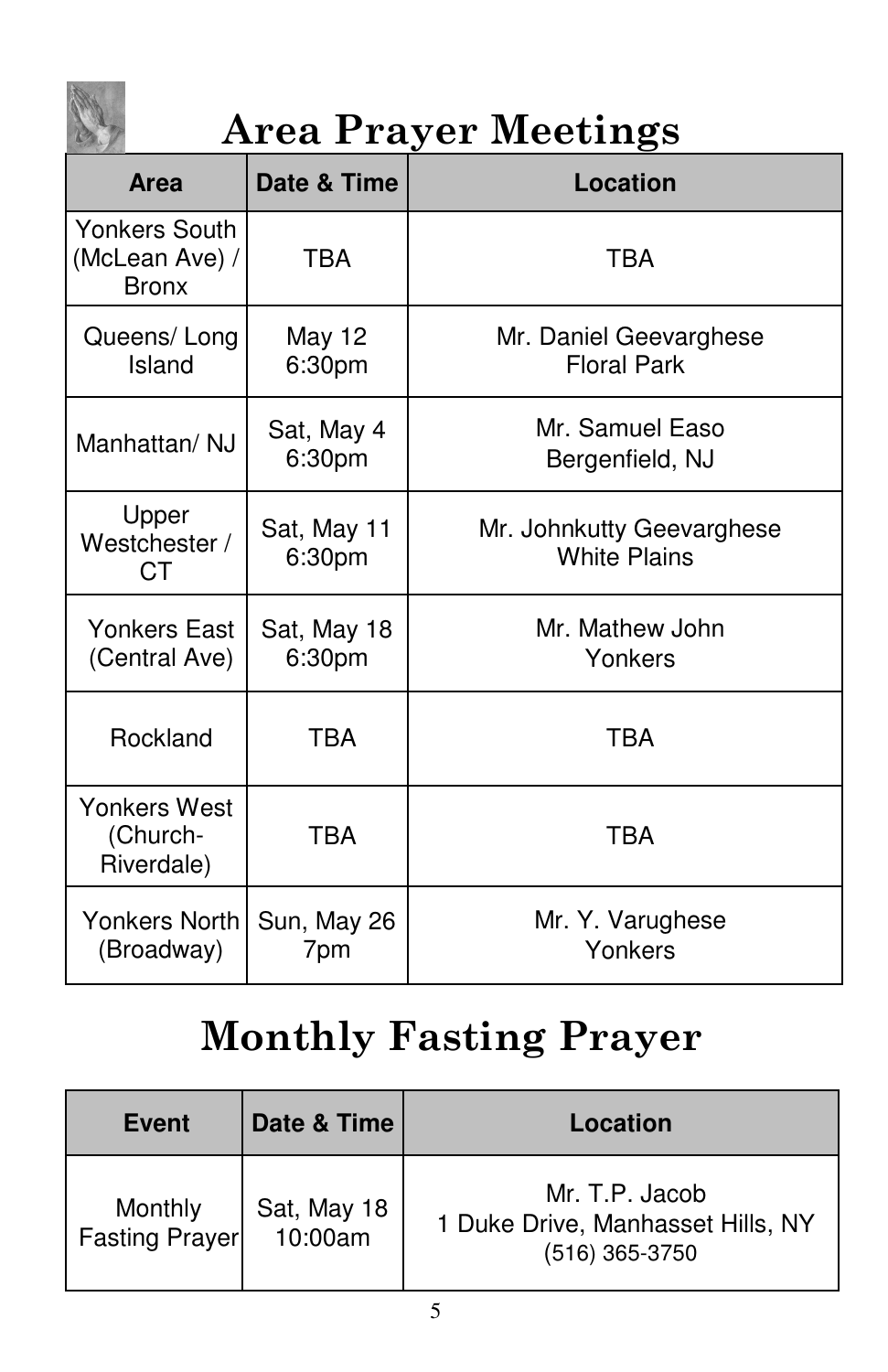# Organizational Meetings

## Sevika Sangham

## Bible Study - 3rd Sunday at Church

## Friday Prayer Meeting

| <b>Sevika</b><br>Sangham | Date & Time  | Location                 |
|--------------------------|--------------|--------------------------|
| Friday                   | May 3, 2013  | Mrs. Susan John          |
| Prayer                   | 10am         | Port Chester NY          |
| Friday                   | May 10, 2013 | Mrs. Saramma Jolly       |
| Prayer                   | 10am         | Yonkers NY               |
| Friday                   | May 17, 2013 | Mrs. Marykutty Varghese  |
| Prayer                   | 10am         | Yonkers, NY              |
| Friday                   | May 24, 2013 | Mrs. Lizykutty Zachariah |
| Prayer                   | 10am         | Yonkers, NY              |
| Friday                   | May 31, 2013 | Mrs. Sherly Vaidyan      |
| Prayer                   | 10am         | Hartsdale, NY            |

## Edavaka Mission

**Prayer Meeting** in the parsonage basement every **Wednesday** at **7:00** 

| Event              | Date & Time            | Location                        |
|--------------------|------------------------|---------------------------------|
| Edavaka<br>Mission | Wed, May 1,<br>7:00 pm | Mr. Abraham Koshy<br>Pelham, NY |

"Therefore I tell you, whatever you ask for in prayer, believe that you have received it, and it will be yours." Mark 11:24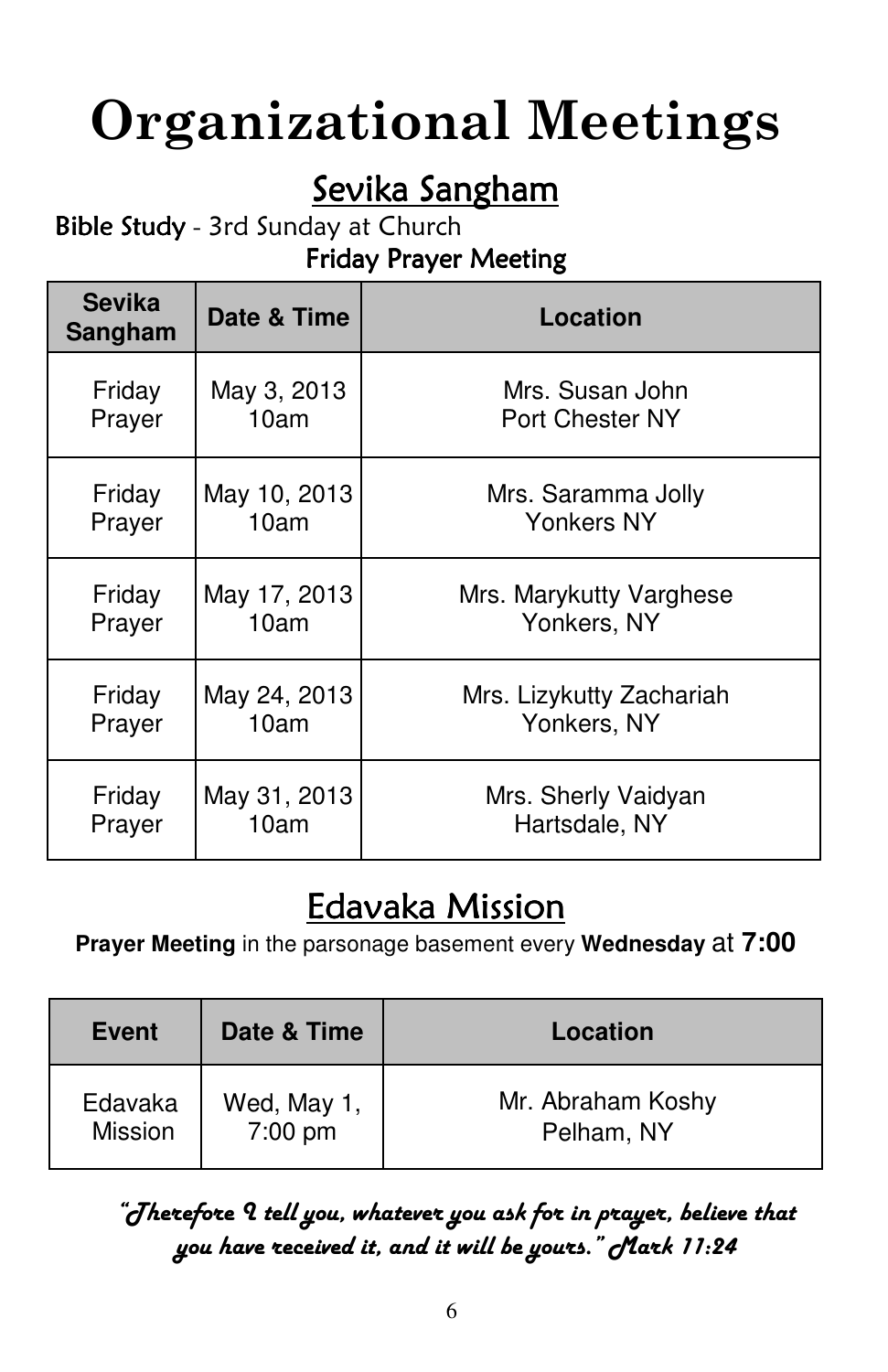## Youth Fellowship

| <b>Event</b>       | Date & Time                          | Location                                   |
|--------------------|--------------------------------------|--------------------------------------------|
| Weekly<br>Meeting  | <b>Every Sunday</b><br>After service | Held in the Chapel                         |
| <b>Bible Study</b> | TBA                                  | Will be announced or e-mailed each<br>week |

## Sunday School

Sunday School starts at 9:00 am \*\* Diocesean Exam will be held on Sunday, May 5\*\*

## Young Family Fellowship

| <b>Event</b>          | Date & Time | Location |
|-----------------------|-------------|----------|
| Fellowship<br>Meeting | TBA         | TBA      |

## Yuvajana Sakhyam

| <b>Event</b>      | Date & Time | Location |
|-------------------|-------------|----------|
| Cottage<br>Prayer | TBA         | TBA      |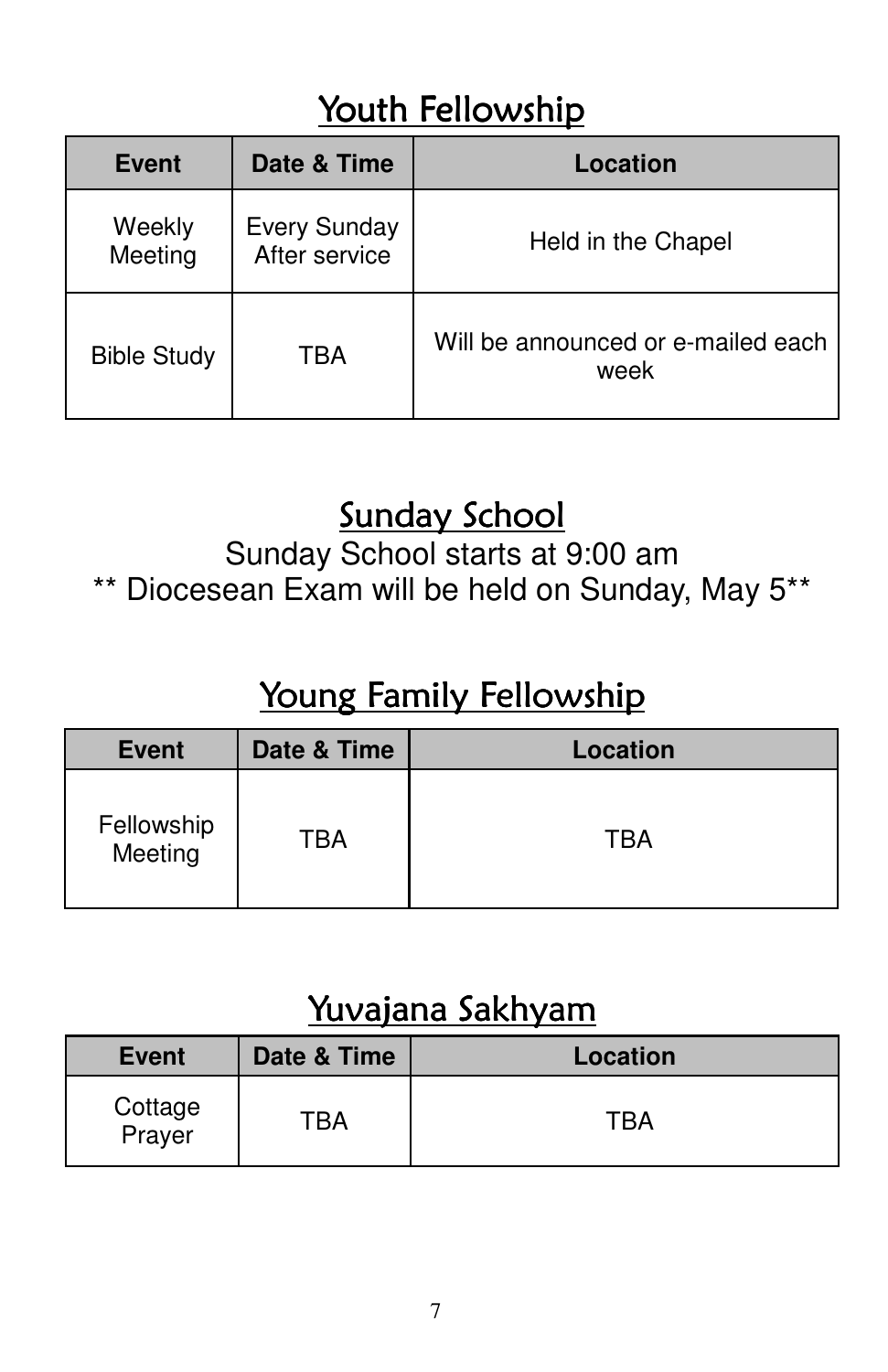## Condolences

Mrs. Mariamma Thomas, mother of our member, Mrs. Suja Josen, wife of Mr. Josen Joseph, was called to be with the Lord on April 17, 2013, Funeral services were held at Koorthamala Orthodox Church, Kerala.

Sebastian Paulose, son of Mr. Mathew Paulose and Dr. Deepti Paulose, passed away to be with the Lord on Thursday, April 18, 2013. Funeral services were held at our parish on Saturday, April 20, 2013

Mrs. Aleyamm Ouseph, mother of our member, Mr. Mathew Ouseph, was called to be with our Lord on Sunday, April 21, 2013. Funeral services were held at Indian Pentecostal Church in Nyack, on Wednesday, April 24, 2013.

Please uphold these bereaving families in your daily prayers.

We as a parish extend our deepest condolences and prayers to the bereaving family and friends. May the peace of Christ be with them and bring them comfort.

"For the Lord himself will come down from heaven, with a loud command, with the voice of the archangel and with the trumpet call of God, and the dead in Christ will rise first." 1 Thessalonians 4:16